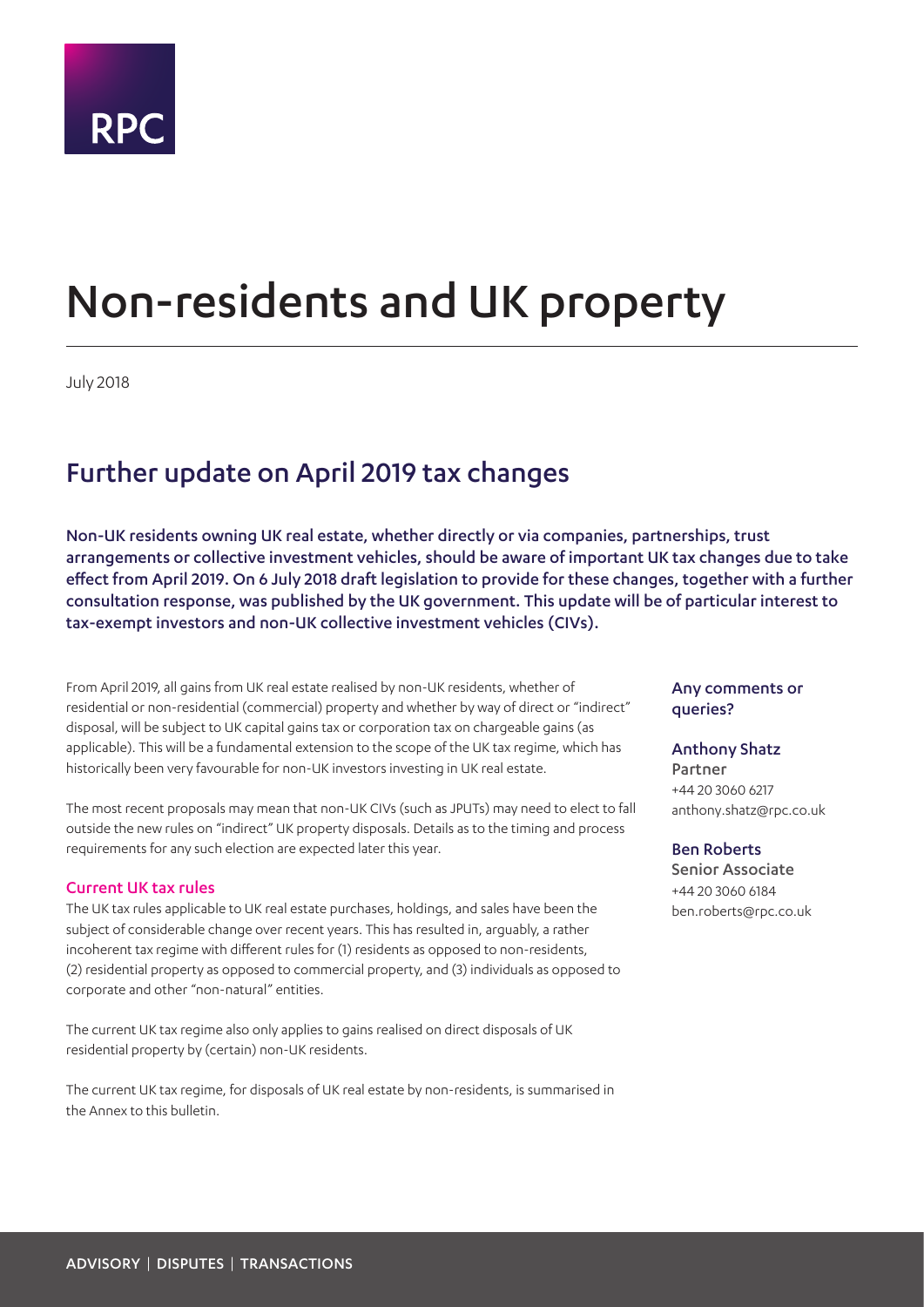#### From April 2019

The UK government's view is that non-UK residents have an advantage over UK residents when it comes to the taxation of UK commercial real estate, due to the fact that "unlike most other major jurisdictions" the UK does not exercise its full taxing rights as afforded by international tax rules.

In summary what is proposed is that, from April 2019, a single UK tax regime will apply for disposals of both residential and commercial UK real estate by non-residents, comprising:

- **•** a new UK tax charge for gains on UK commercial real estate
- **•** an extension of the existing rules for taxing gains on UK residential real estate, and
- **•** in each case (ie for both commercial and residential UK property) an extension of the UK tax charge to gains made by non-residents on "indirect disposals" of UK "property rich" interests. This will bring within the scope of UK tax disposals by non-residents of certain companies, partnerships and unit trusts holding UK real estate.

The applicable rate of UK tax will be 19%<sup>1</sup> for non-resident companies caught by the new rules and, it seems, a top rate of 28% for non-resident individuals and others (or 20% in the case of commercial property).

The new tax charge(s) will in each case only apply to gains arising since April 2019 (ie property held at that date will be rebased to its current market value).

#### Indirect disposals

A completely new aspect of the proposal is the plan, from April 2019, to impose a UK tax charge on gains realised on disposals by non-UK residents of interests in entities that themselves hold UK real estate (so-called "indirect disposals").

This new tax charge will apply to disposals of interests in "property rich" entities. This will be the case if:

- **•** at the time of disposal, at least 75% of the value of the interest (eg shares, partnership interests or units) disposed of is derived from UK land (whether directly or indirectly, and whether residential or commercial). The test is applied to the gross-asset value of the entity in question, using the market value of the assets at the time of disposal, and
- **•** the non-resident making the disposal holds at least a 25% interest in the entity. Interests held by certain parties related to the non-resident will be taken into account. This test will also be met if at least a 25% interest has been held within the two years ending on the date of disposal.

#### Collective investment vehicles

It is intended that the new "indirect disposal" tax charge would apply equally to non-residents disposing of interests in (UK tax-exempt) real estate investment trusts (REITs) and other UK CIVs. Direct disposals of UK real estate by the (tax-exempt) UK CIV itself would continue to be exempt from UK tax.

Non-UK CIVs which, currently, escape UK tax on gains on UK real estate disposals solely by virtue of being non-UK resident, would be caught by the new direct disposal tax charge from April 2019. 1. Falling to 17% from April 2020.

<span id="page-1-0"></span>

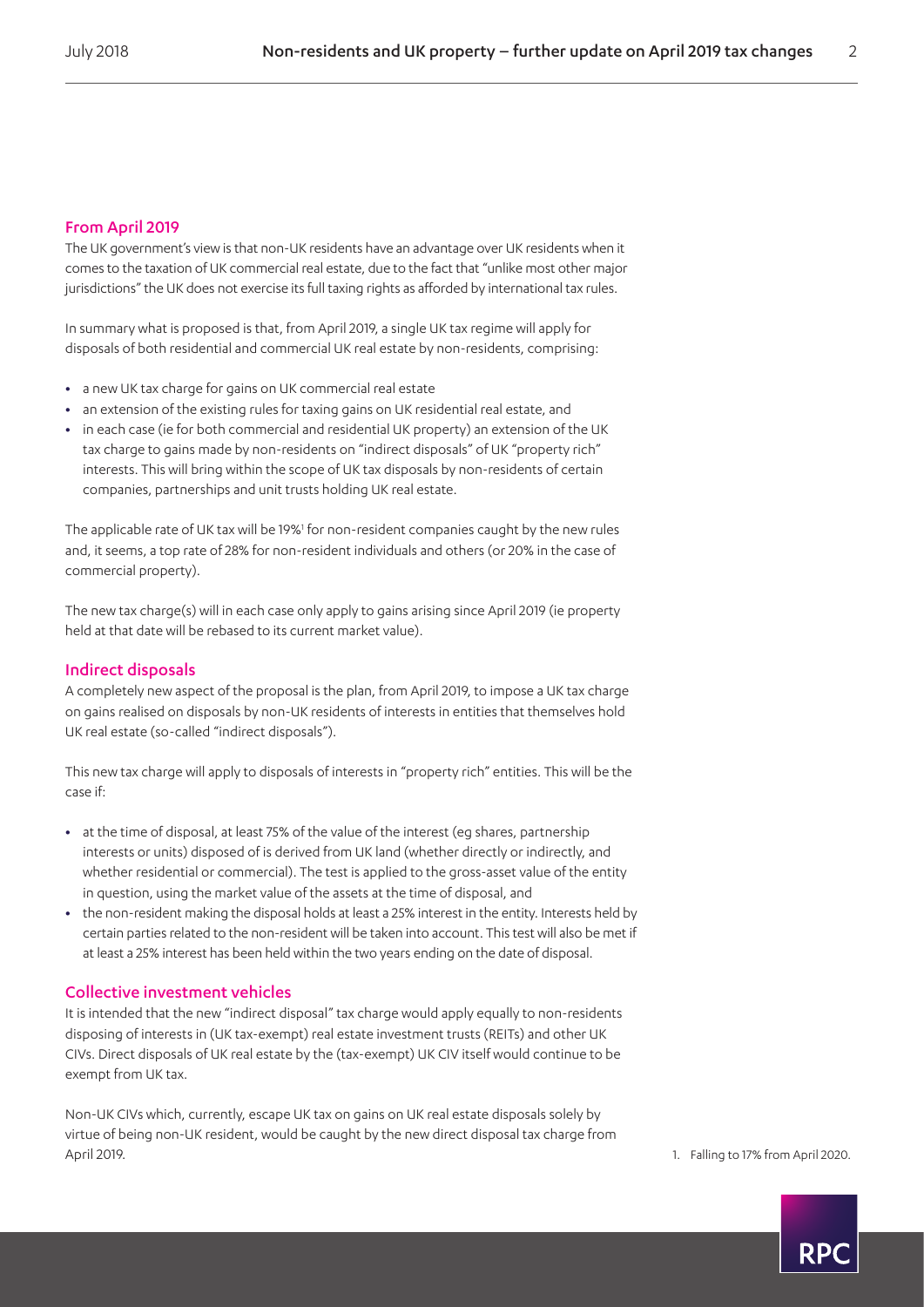#### July 2018 – update

On 6 July 2018 the UK government published a consultation response document (together with draft legislation, to be included in Finance Bill 2019, to provide for these changes). The majority of substantive responses received related to the complex new "indirect disposal" UK tax charge. The treatment of CIVs and exempt investors was a particular focus of concern.

It has now been confirmed by the UK government that:

- **•** the new tax charge on indirect disposals of "property rich" entities will be relaxed slightly in that:
	- the period of "look back", for the purposes of determining whether a non-resident holds at least a 25% interest in the entity, is reduced to 2 years prior to the date of disposal (five years under the original proposal), and
	- a more limited concept of "related" person will be used for the purposes of determining which holdings to aggregate for the purposes of the 25% interest test
- **•** there will be a "trading" exemption within the new rules for indirect disposals of "property rich" entities, akin to the UK's existing substantial shareholding exemption, so that a disposal of an otherwise "property rich" entity by a non-resident will not be caught by the new tax charge if the UK land held by the entity is used in the course of a trade during the 12 months prior to the disposal, and immediately after
- **•** there will be no SDLT "seeding relief" to encourage non-residents to move their UK properties into UK structures without incurring an SDLT charge
- **•** requests for a new, more lightly-regulated tax-transparent UK fund vehicle (again, to encourage so-called "on-shoring" of UK real estate) are not being taken forward as part of this measure
- **•** there will be no postponement of the new rules as they apply to CIVs
- **•** however, the UK government appears to be listening to the key concerns raised by respondents to the consultation such that:
	- transparent offshore funds (such as JPUTs and limited partnerships) will be able to elect to be treated as transparent for the purposes of the new tax rules. Non-UK investors in such funds would be treated as making a direct disposal of any UK property sold by the fund. The indirect disposal charge would not apply, and
	- certain (non-close) offshore funds will be eligible for special exemptions, provided they comply with specified reporting requirements. The fund itself, and any other non-resident entities within the structure, would be exempt from tax on gains on both direct and indirect disposals of UK real estate. Non-UK investors in the fund would be taxed on disposals of their fund interest,

for each of these measures, further discussions with stakeholders are proposed in order to refine and perfect the proposals. Given the inherent complexity involved, these are "high-level" proposals at this stage.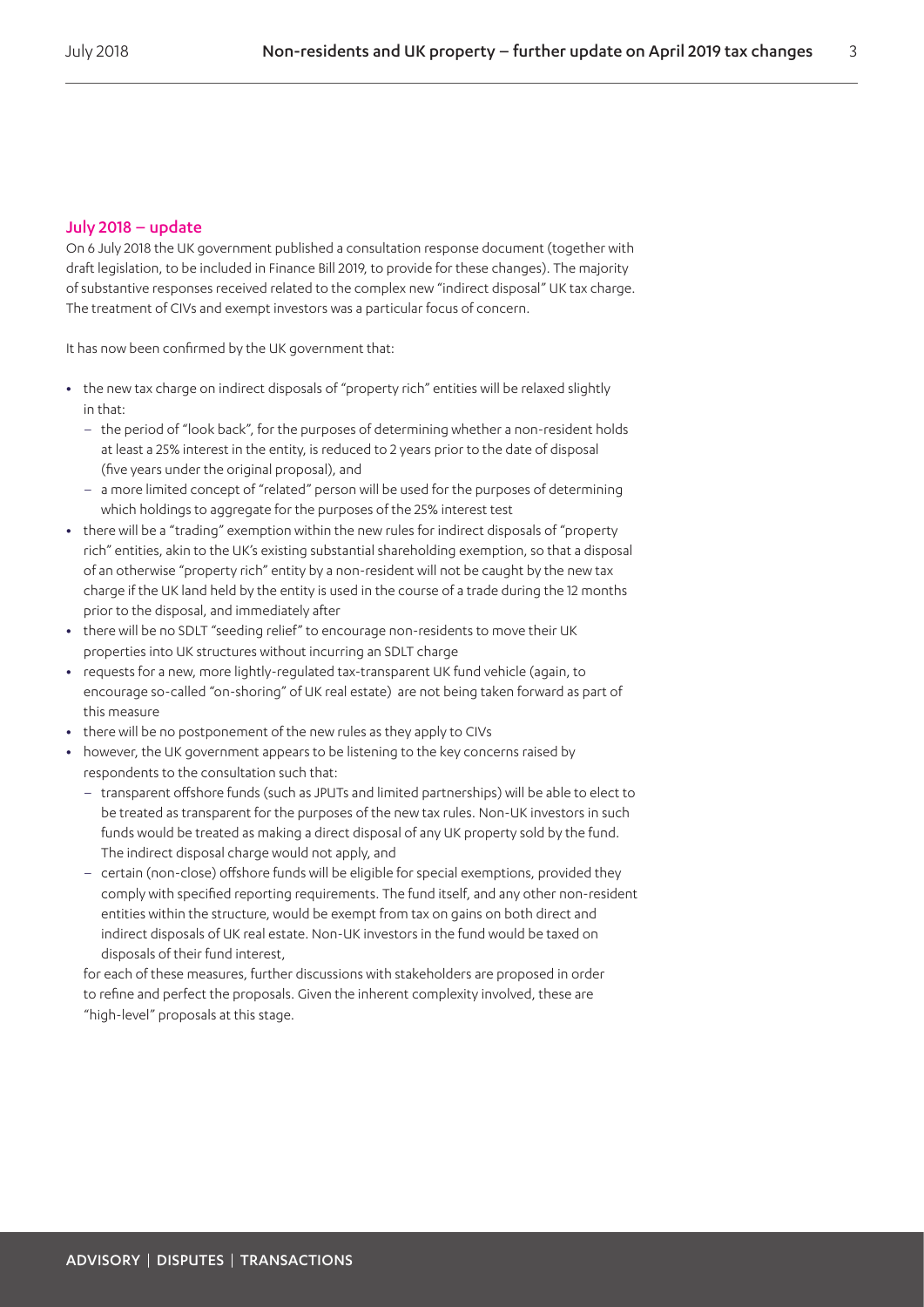### Annex: Disposals of UK real-estate by non-residents: current UK tax rules

| Disposal type                                                                                                                                                                                                                                     | Gain subject to UK tax? |
|---------------------------------------------------------------------------------------------------------------------------------------------------------------------------------------------------------------------------------------------------|-------------------------|
| Direct disposal of UK residential property by non-UK resident individual,<br>trust, personal representative or "closely-held" company, or by a<br>non-resident corporate entity subject to the annual tax on enveloped<br>dwellings (ATED) charge | Yes                     |
| Direct disposal of UK residential property by non-UK resident<br>"widely-held" company                                                                                                                                                            | <b>No</b>               |
| Direct disposal of UK commercial property by non-UK resident                                                                                                                                                                                      | <b>No</b>               |
| Indirect disposal of UK property, of any type, by any non-UK resident                                                                                                                                                                             | No.                     |
| Disposals of UK property, of any type, by non-UK resident if dealing in or<br>developing land with a view to sale                                                                                                                                 | Yes                     |